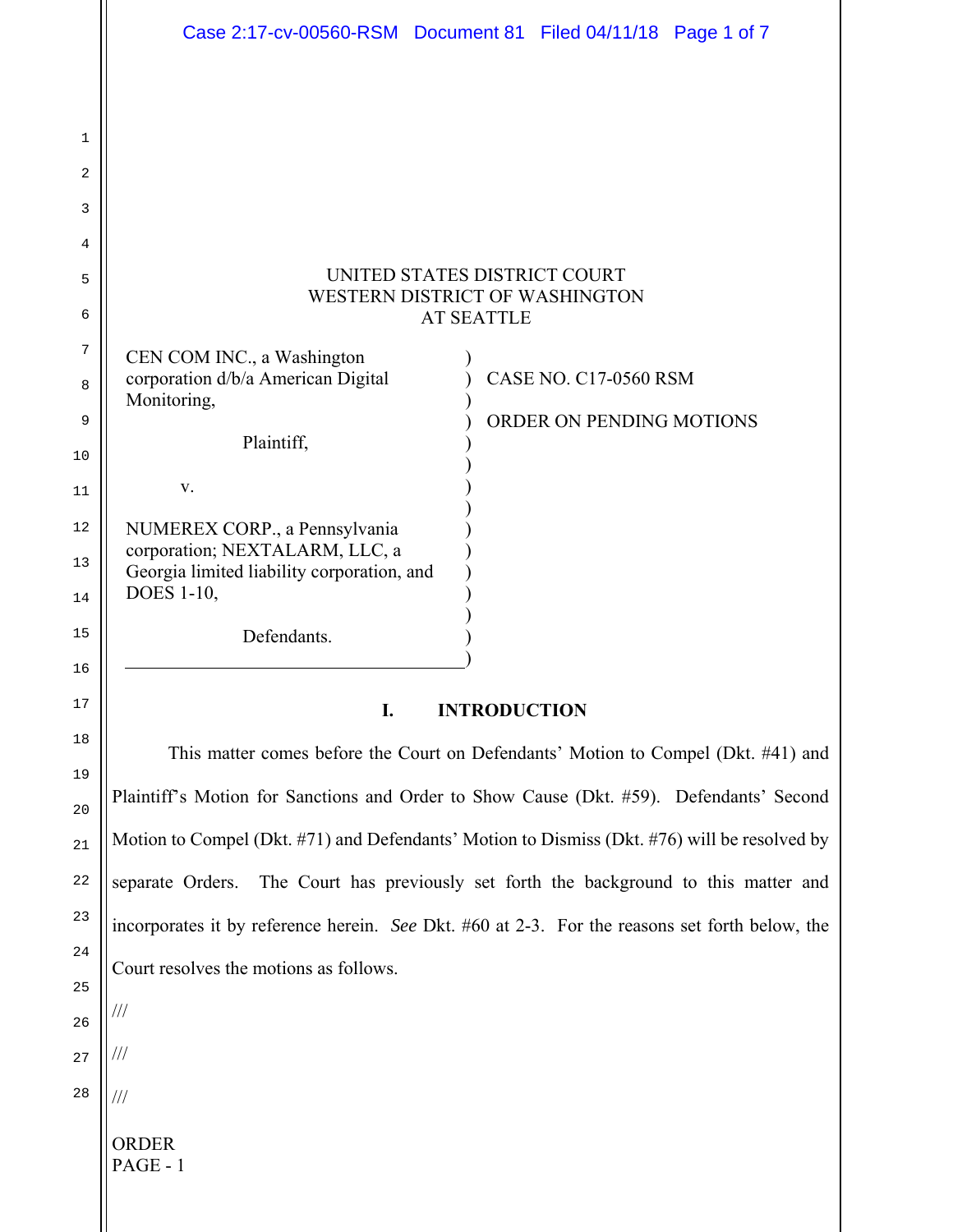# **II. DISCUSSION**

# **A. Defendants' Motion to Compel**

# *1. Electronic Search Terms*

Defendants have filed a motion to compel Plaintiff to run certain electronic search terms and to compel certain third parties to respond to subpoenas *duces tecum*. Dkt. #41. Specifically, Defendants ask the Court to compel Plaintiff to run search terms related to a 2012 consent decree that Plaintiff entered into with Washington State's Attorney General ("AG") to resolve a Consumer Protection Act claim that had been brought by the AG against Plaintiff, and to compel Ron Cats, Alex Elliot and Tom Reed to fully respond to subpoenas issued to them in their personal capacities. *Id.* Plaintiff objects to the search terms regarding the consent decree as irrelevant. Dkt. #51 at 6-7. Plaintiff objects to the subpoenas on the basis that they are burdensome and that they fail to comply with Federal Rule of Civil Procedure 45. Dkt. #51 at 8-

12. For the following reasons, Defendants' motion will be GRANTED.

Under Federal Rule of Civil Procedure 26(b)(1):

Parties may obtain discovery regarding any nonprivileged matter that is relevant to any party's claim or defense and proportional to the needs of the case, considering the importance of the issues at stake in the action, the amount in controversy, the parties' relative access to relevant information, the parties' resources, the importance of the discovery in resolving the issues, and whether the burden or expense of the proposed discovery outweighs its likely benefit. Information within this scope of discovery need not be admissible in evidence to be discoverable.

If requested discovery is not answered, the requesting party may move for an order compelling such discovery. Fed. R. Civ. P.  $37(a)(1)$ . "The party who resists discovery has the burden to show that discovery should not be allowed, and has the burden of clarifying, explaining, and supporting its objections." *Cable & Computer Tech., Inc. v. Lockheed Sanders, Inc.*, 175 F.R.D. 646, 650 (C.D. Cal. 1997).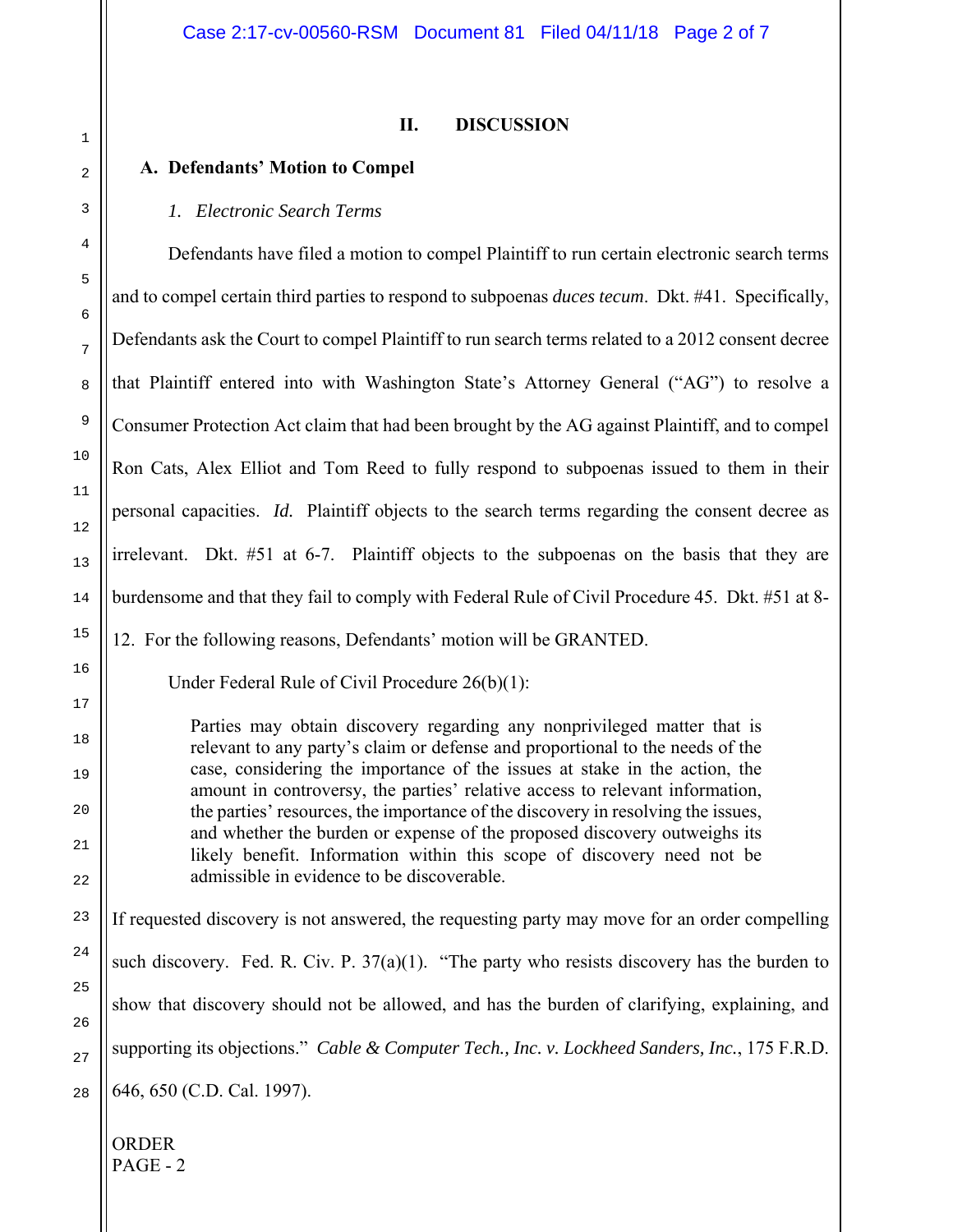## Case 2:17-cv-00560-RSM Document 81 Filed 04/11/18 Page 3 of 7

With respect to the search terms requested by Defendants – "attorney w/2 general" and "consent w/2 decree" – the Court agrees with Defendants that these terms are relevant to Defendants' counterclaim. Plaintiff relies on the former standard under Rule 26 to argue that these terms are not reasonably calculated to lead to the discovery of admissible evidence. Dkt. #51 at 6. However, that is no longer the standard. Plaintiff does not assert that the terms are privileged or burdensome, or that the requested discovery is not proportional to the needs of the case. Accordingly, Plaintiff will be compelled to run these electronic search terms.

#### *2. Subpoenas Duces Tecum*

 The Court next turns to the subpoenas issued to Mr. Cats, Mr. Elliot and Mr. Reed. Mr. Elliot and Mr. Reed are former employees of Defendant NextAlarm, who are now employees of Plaintiff. Mr. Cats is the founder/owner of Plaintiff. Mr. Cats objected to his subpoena on the basis that it was an improper attempt to obtain discovery from a party employee. Dkt. #42, Ex. G. Mr. Cats further objected that the subpoena is overbroad, unduly burdensome, and that the costs outweigh the potential for acquiring relevant information. *Id.* Mr. Elliot and Mr. Reed made the same objections. Dkt. #42, Exs. H and I. These individuals also asserted that any responsive documents would be contained in Plaintiff's electronic systems, and therefore would be searched in response to discovery requests to Plaintiff. Dkts. #42, Exs. G, H and I.

Defendants now move to compel responses to the subpoenas, noting that they were issued to these individuals in their personal capacities, and therefore responsive documents could be contained on their personal computers, phones, etc., which would not be duplicative of the employer's documents. Dkt. #41 at 4-5. Defendants also note that these individuals have provided no specific information about the alleged burden and expense of complying with the subpoenas. *Id.* In response to the motion, Plaintiff argues that if these individuals are non-

1

2

3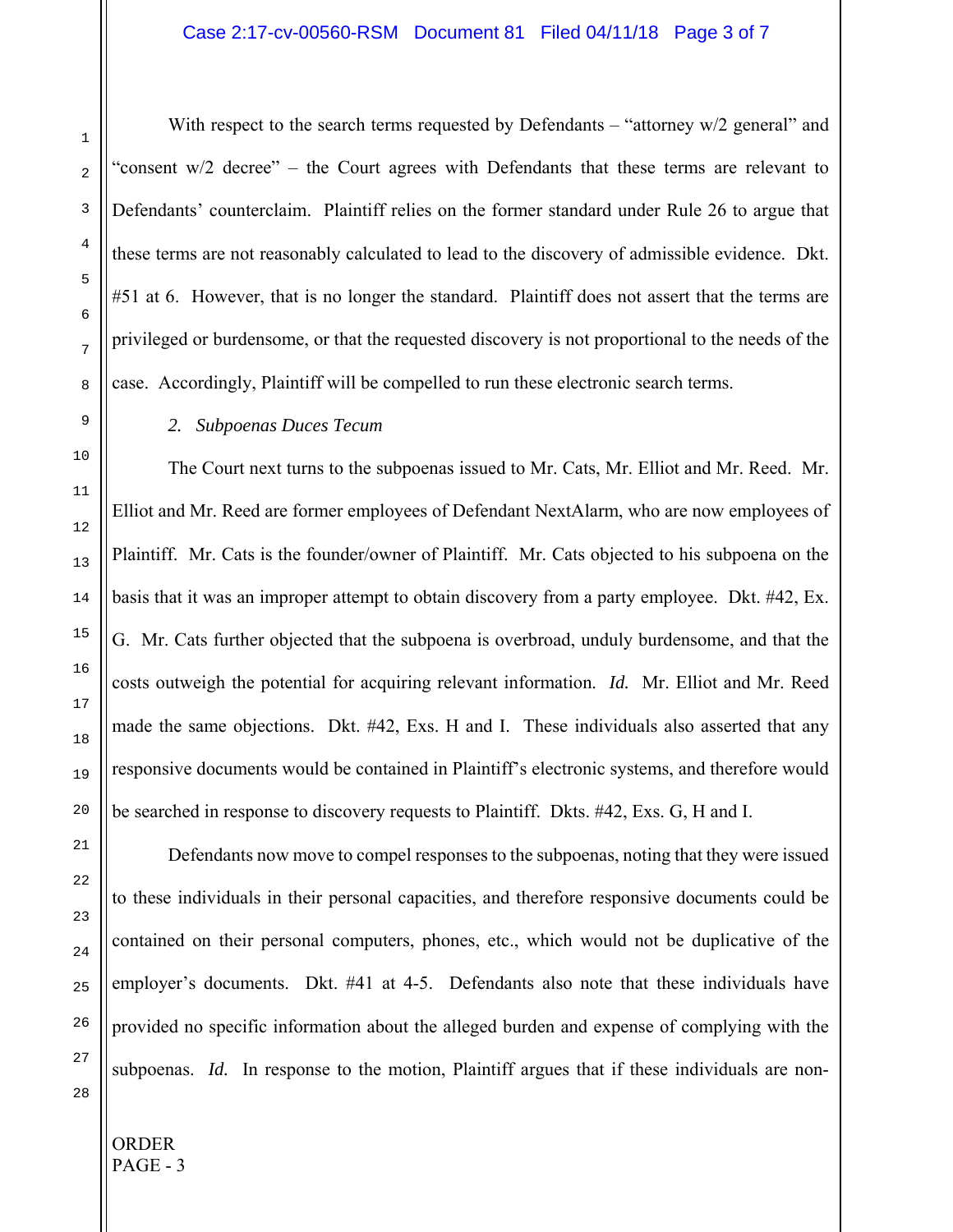## Case 2:17-cv-00560-RSM Document 81 Filed 04/11/18 Page 4 of 7

parties, then the subpoenas do not comply with Rule 45 because they request compliance at a location that is more than 100 miles from where they live and or work, and because they did not allow a reasonable time to comply. Dkt. #51 at 9. Plaintiff also argues that if, on the other hand, these individuals are parties, Defendants are required to follow Rule 34 in making these discovery requests. *Id.*

As an initial matter, the Court notes that the subpoenas were issued to these individuals in their personal capacities, as non-parties. Rule 45 governs the process of seeking discovery from a non-party by subpoena. Fed. R. Civ. P. 45. It allows a party to request a non-party to produce designated documents and ESI. Fed. R. Civ. P.  $45(a)(1)(A)$ . "[T]he scope of discovery through a subpoena is the same as that applicable to Rule 34 and the other discovery rules." Fed. R. Civ. P. 45, advisory committee notes (1970). Under Rule 34, the rule governing the production of documents between parties, the proper scope is that specified in Rule 26. Fed. R. Civ. P. 34(a).

Rule 26 limits the scope of discovery to any "nonprivileged matter that is relevant to any party's claim or defense - including the existence, description, nature, custody, condition, and location of any documents or other tangible things and the identity and location of persons who know of any discoverable matter." Fed. R. Civ. P. 26(b)(1). Pursuant to Rule 26, the Court must limit the extent of discovery if it determines that the discovery sought is unreasonably duplicative, can be obtained from some other more convenient source, or if the burden of the proposed discovery outweighs its likely benefit. Fed. R. Civ. P. 26(b)(2)(C).

In this case, the subpoenas at issue request documents and communications related to Numerex Corp, NextAlarm, LLC, Amcest, and American Digital Monitoring. The subpoenas comply with Rule 45. They do not ask the individuals to travel more than 100 miles from where they live or work; rather, Defendants have requested that the documents be provided

1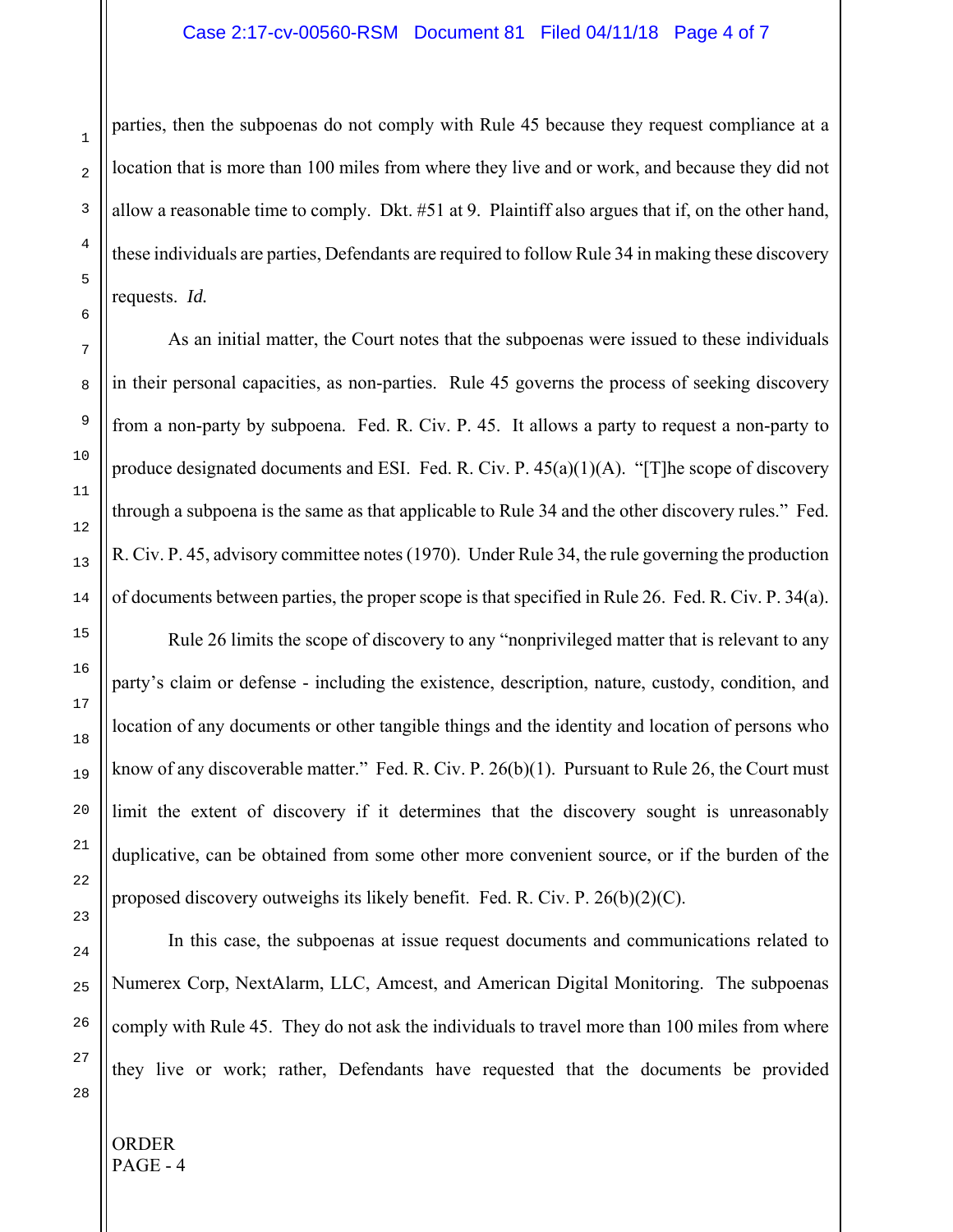## Case 2:17-cv-00560-RSM Document 81 Filed 04/11/18 Page 5 of 7

electronically. Moreover, any objection to the 100-mile radius was waived, as it was never raised prior to the instant motion. In the ordinary case, failure to timely object waives the right to object later. *McCoy v. Southwest Airlines Co.*, 211 F.R.D. 381, 385 (C.D. Cal. 2002) ("[A] nonparty's failure to timely make objections to a Rule 45 subpoena duces tecum generally requires the court to find that any objection, including attorney-client privilege, has been waived.

As for any objection based on relevance, these individuals fail to explain specifically why the documents are not relevant, or that a search of the documents would be unduly burdensome. Indeed, Plaintiff simply makes the blanket statement that the documents sought by Defendants "do not concern this matter and could not lead to relevant information." Dkt. #51 at 12. Accordingly, Mr. Cats, Mr. Elliot and Mr. Reed will be compelled to fully respond to the subpoenas.

# *3. Attorney's Fees*

Federal Rule of Civil Procedure  $37(a)(5)(A)$  requires the Court to grant the moving party's expenses in making the motion if the motion is granted. The Court finds no reason not to grant Defendants' request. Accordingly, the Court shall award Defendants their attorney's fees related to its motion to compel as set forth below.

### **B. Plaintiff's Motion for Sanctions**

The Court now turns to Plaintiff's Motions for Sanctions and an Order to Show Cause. Dkt. #59. In that motion, Plaintiff initially sought sanctions for Defendant's withholding of certain documents on the basis that they had a pending motion for protective order. *Id.* Since the filing of the motion, the Court has denied a protective order and the documents were produced. However, Plaintiff continues to seek sanctions for the time period that it alleges Defendants were not in compliance with the stipulated ESI Order. *See* Dkt. #66. Having

1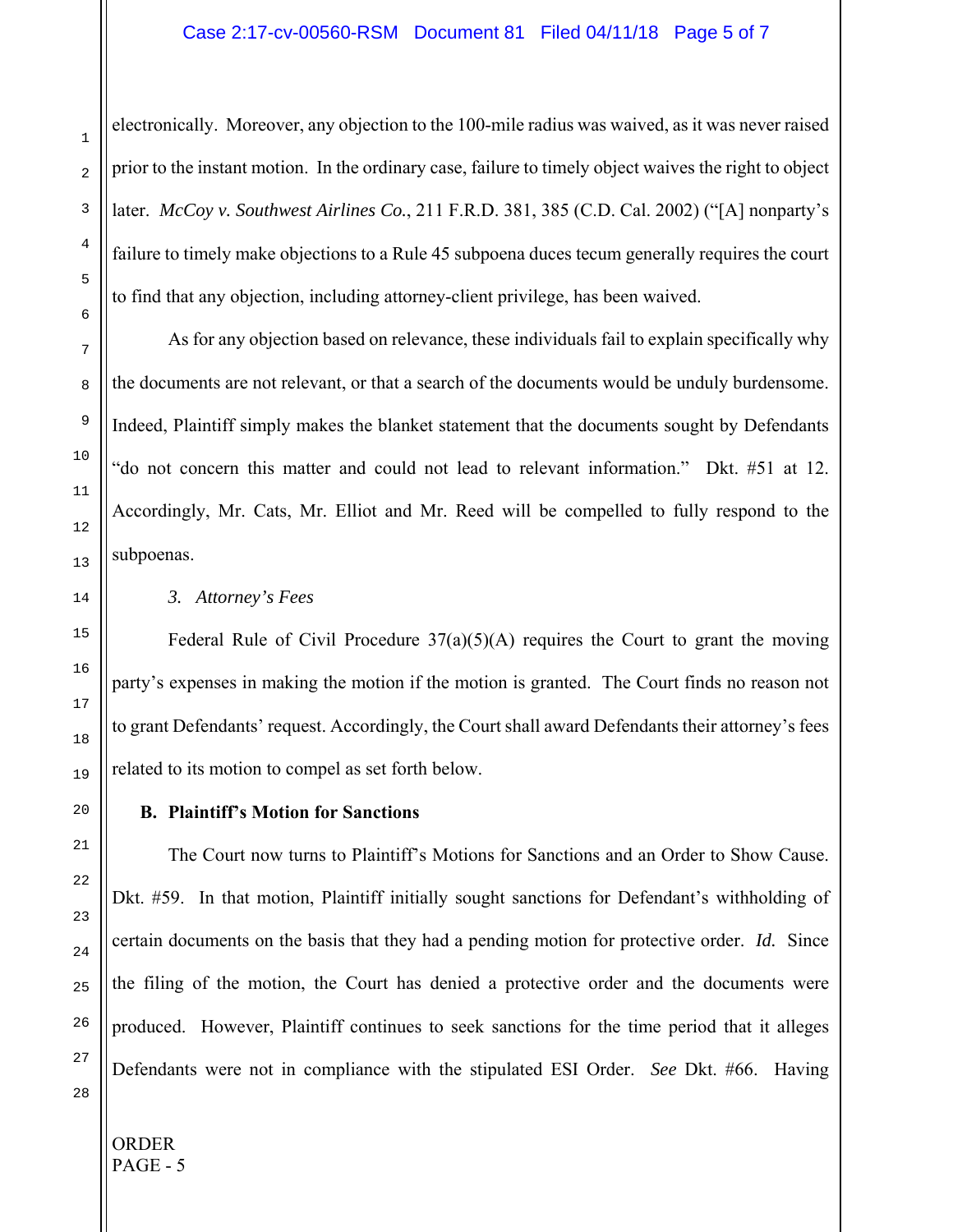reviewed the motion, and the remainder of the record, the Court finds that sanctions are not appropriate at this time. *See* Fed. R. Civ. Proc. 37(d)(2) ("A failure described in Rule 37(d)(1)(A) is not excused on the ground that the discovery sought was objectionable, unless the party failing to act has a pending motion for a protective order under Rule 26(c)."). Accordingly, Plaintiff's motion will be denied.

#### **III. CONCLUSION**

Having reviewed the parties' motions, along with the remainder of the record, the Court hereby finds and ORDERS:

1. Defendants' Motion to Compel (Dkt. #41) is GRANTED as discussed above.

a. **No later than fourteen (14) days from the date of this Order,** Plaintiff shall run the following search terms against its electronically stored information: "attorney w/2 general\*"; "consent w/2 decree".

b. **No later than fourteen (14) days from the date of this Order**, Ronald Cats, H. Alexander Elliot, and Tom Reed shall fully comply with the subpoenas that Defendants served upon them, and shall produce all responsive documents in a format that is accessible/readable by Defendants.

c. Defendants' request for attorney's fees and costs is GRANTED. Defendants shall file a Supplemental Motion for Attorney's Fees, supported with a Declaration of its fees associated with its Motion to Compel **no later than fourteen (14) days from the date of this Order.** That motion shall be noted for the second Friday after it is filed. Plaintiff may file a Response no later than the Monday before the noting date, addressing only the reasonableness of the fees requested. No Reply shall be filed.

28

1

2

3

4

5

6

7

8

9

10

11

12

13

14

15

16

17

18

19

20

21

22

23

24

25

26

27